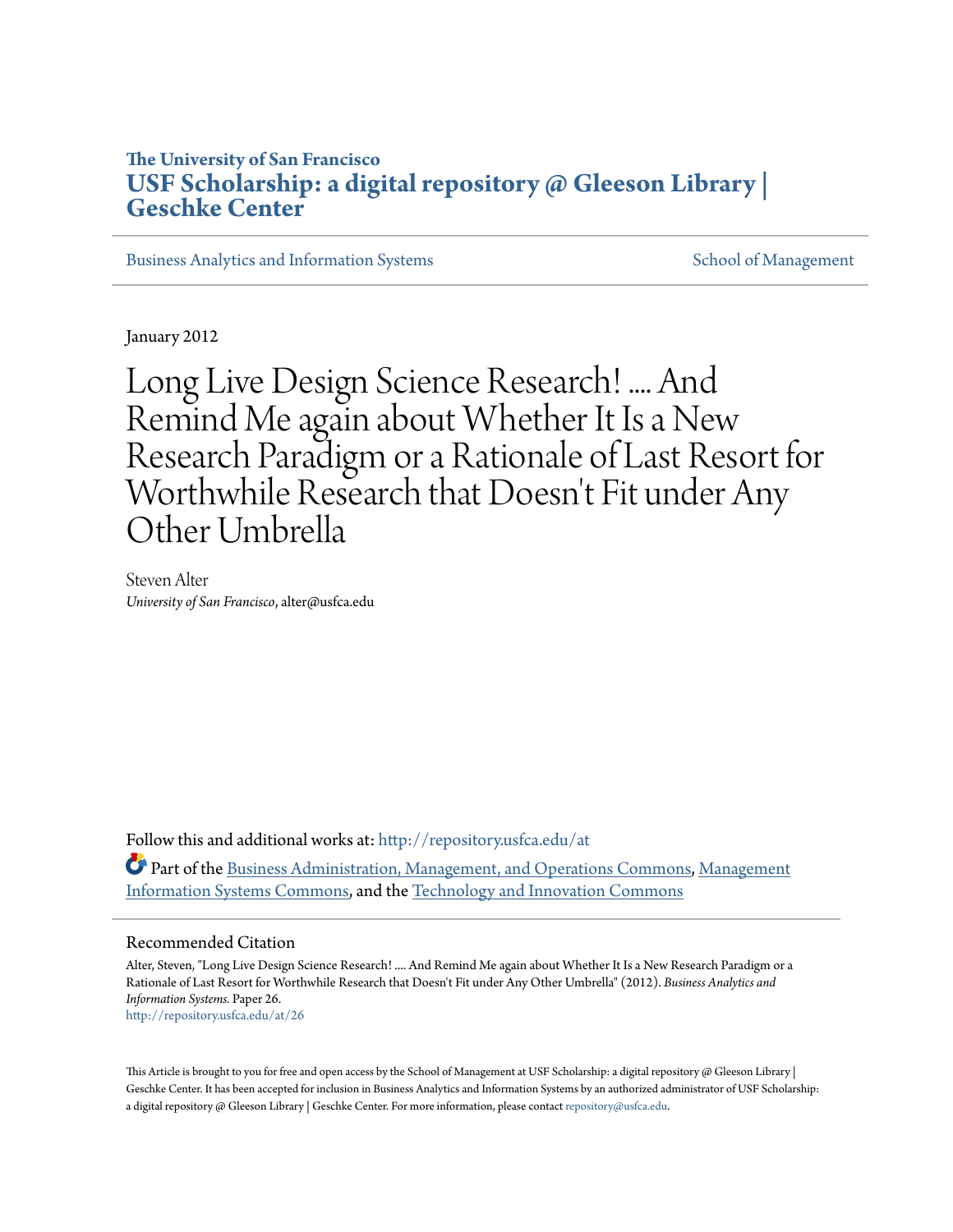# **LONG LIVE DESIGN SCIENCE RESEARCH! .... AND REMIND ME AGAIN ABOUT WHETHER IT IS A NEW RESEARCH PARADIGM OR A RATIONALE OF LAST RESORT FOR WORTHWHILE RESEARCH THAT DOESN'T FIT UNDER ANY OTHER UMBRELLA**

*ICIS 2012 PANEL STATEMENT*

**Allen S. Lee** Virginia Commonwealth University United States allenslee@alum.mit.edu

**Steve Alter** University of San Francisco United States alter@usfca.edu

**Mike Chiasson** Lancaster University United Kingdom m.chiasson@lancaster.ac.uk

**Helmut Krcmar** Technische Universität München Germany krcmar@in.tum.de

#### **Abstract**

*There is broadening and increasingly unquestioned acceptance of design science research (DSR). Recently, DSR may have provided an important bridge for overcoming or bypassing artificial barriers to accepting the legitimacy of certain types of research, but in some cases it is not obvious how DSR actually contributed to the research. Perhaps it is time to retire the assumption that DSR is somehow a new and different paradigm for doing research and to move on. Recognizing that the informationsystems discipline is quintessentially rooted in design, this panel examines whether we actually need DSR to legitimize research that produces interesting and valuable results related to new constructs, models, methods, or instantiations.*

*Keywords: Template, formats, instructions, length, conference publications*

#### **Introduction**

A remarkable and influential resurgence in the long tradition of design science research (DSR) in the information systems discipline has occurred following *MIS Quarterly's* 2004 publication of "Design Science Research in Information Systems" by Hevner, March, Park, and Ram. The resurgence has been accompanied by (and, no doubt, deserves credit for) a broadening and increasingly unquestioned acceptance of DSR as nothing short of an equal partner in the universe of information-systems research along with behavioral information-systems research in its many forms (such as positivist, statistical, interpretive, qualitative, critical, case-based, and others).

Gregor and Hevner's (2011) introduction to a recent special issue of *Information Systems and e-Business Management* on DSR reflects in many interesting ways how far research associated with DSR has come since the 2004 article. The following are some of the points in that introduction: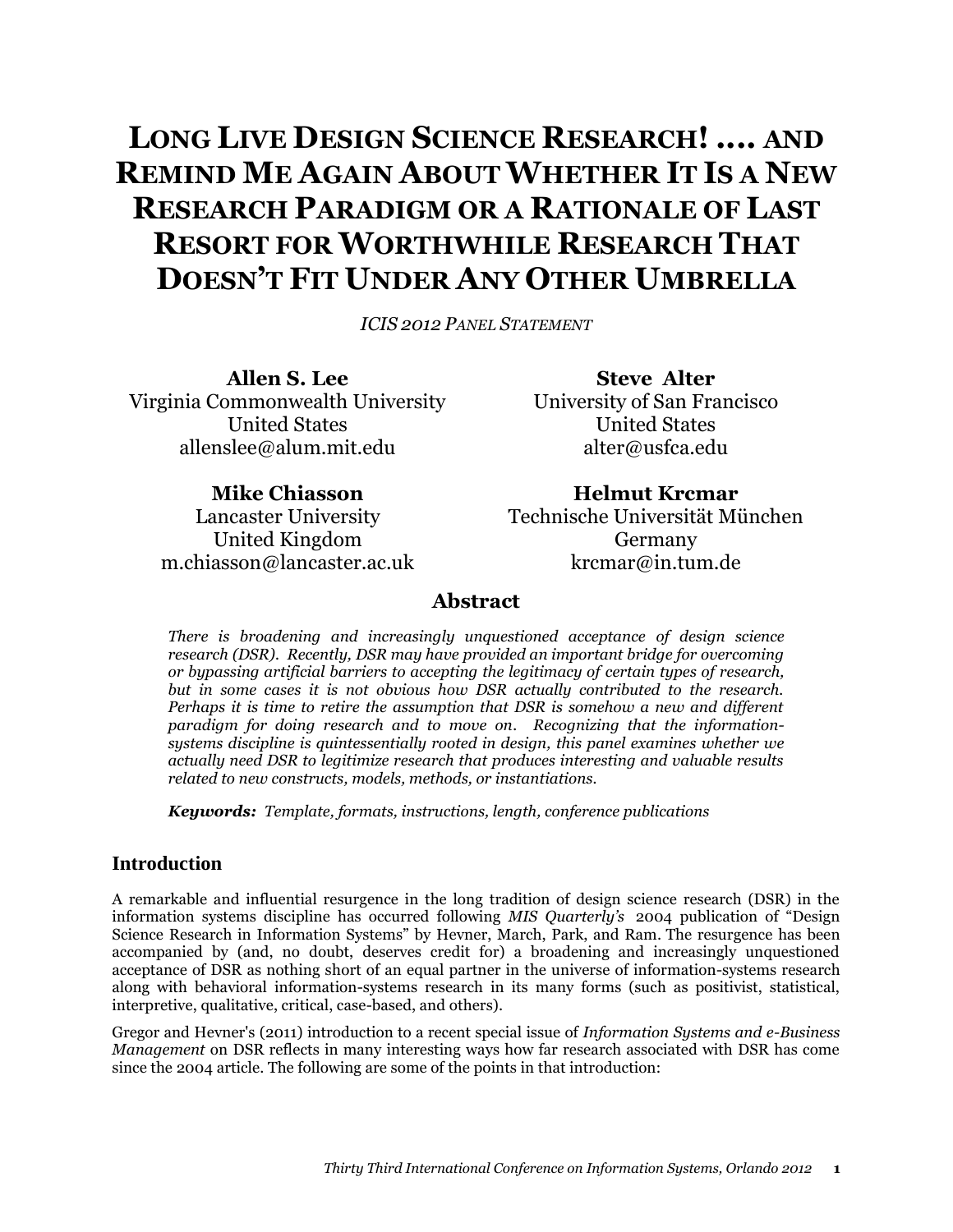We see design science research as a particular perspective within IS research, focusing on the development of artifacts related to information and communications technology. DSR involves the analysis of the use and performance of designed artifacts to understand, explain, and, very frequently, to improve on the behavior of the social system that the artifacts become a part of. ... DSR has a clear applied orientation.

…

We recognize that there is a perception that there exists differing "camps" in the IS DSR community. The design-theory camp ... promotes the importance of showing a design theory as the basis for the building of a design artifact. The pragmatic-design camp … is seen as agnostic to the need for design theory.

…

Hevner et al. (2004, p. 79) define the problem space for DSR as including "people, organizations and their existing or planned technologies." They define the resulting artifact of DSR as "a construct, model, method, or instantiation."

…

A specific DSR research project can make a contribution on one or more of these levels ranging from specific instantiations at Level 1 in the form of products and processes to more general contributions at Level 2 in the form of design principles (e.g. models and methods) or Level 3 in the form of emergent design theories about the phenomena under study.

The introduction to the special issue mentions five articles in the special issue covering the following topics: 1) a formal approach for analyzing or designing information flows in organizations, 2) a decision support method for enterprise IT architects, 3) a method to compare traditional and component-based information system models, 4) IS integration management via mergers and acquisitions, and 5) six criteria for DSR progress. Except for the last one, which is specifically about DSR, it is not obvious why a DSR approach is necessary for publishing a research paper about those worthwhile topics. A look at articles in leading journals before the 2004 DSR paper would probably find many topics that seem analogous to the first four topics in the special issue and do not use a DSR rationale. In other words, DSR may have provided an important bridge for overcoming or bypassing artificial barriers to accepting the legitimacy of certain types of research, but in some cases it is not obvious how DSR actually contributed to the research. Perhaps it is time to retire the assumption that DSR is somehow a new and different paradigm for doing research and to move on.

*Having learned what we have learned from the debates about DSR (e.g., Österle et al. 2011; Baskerville et. al., 2011; Levy and Hirschheim, 2012), and recognizing that the information-systems discipline is quintessentially rooted in design, perhaps it is time to ask whether we actually need DSR to legitimize research that produces interesting and valuable results related to new constructs, models, methods, or instantiations.*

## **Controversial Issues and Panelists' Positions**

The panel members will contribute opening statements in the following areas, will respond to each other, and then will invite audience members to participate in the discussion.

1) (5 minutes) Allen Lee, as the panel chair, will draw on the points above to provide an introduction that includes the context for the panel. He will also affirm that all the panelists agree with the following premises:

-- We all believe that a purpose of research is to produce new knowledge.

-- We all favor creating concepts, methods, models, and instantiations that are new and valuable.

-- We all believe that creating and demonstrating the value of new concepts, methods, models, and instantiations can be an essential part of the IS field.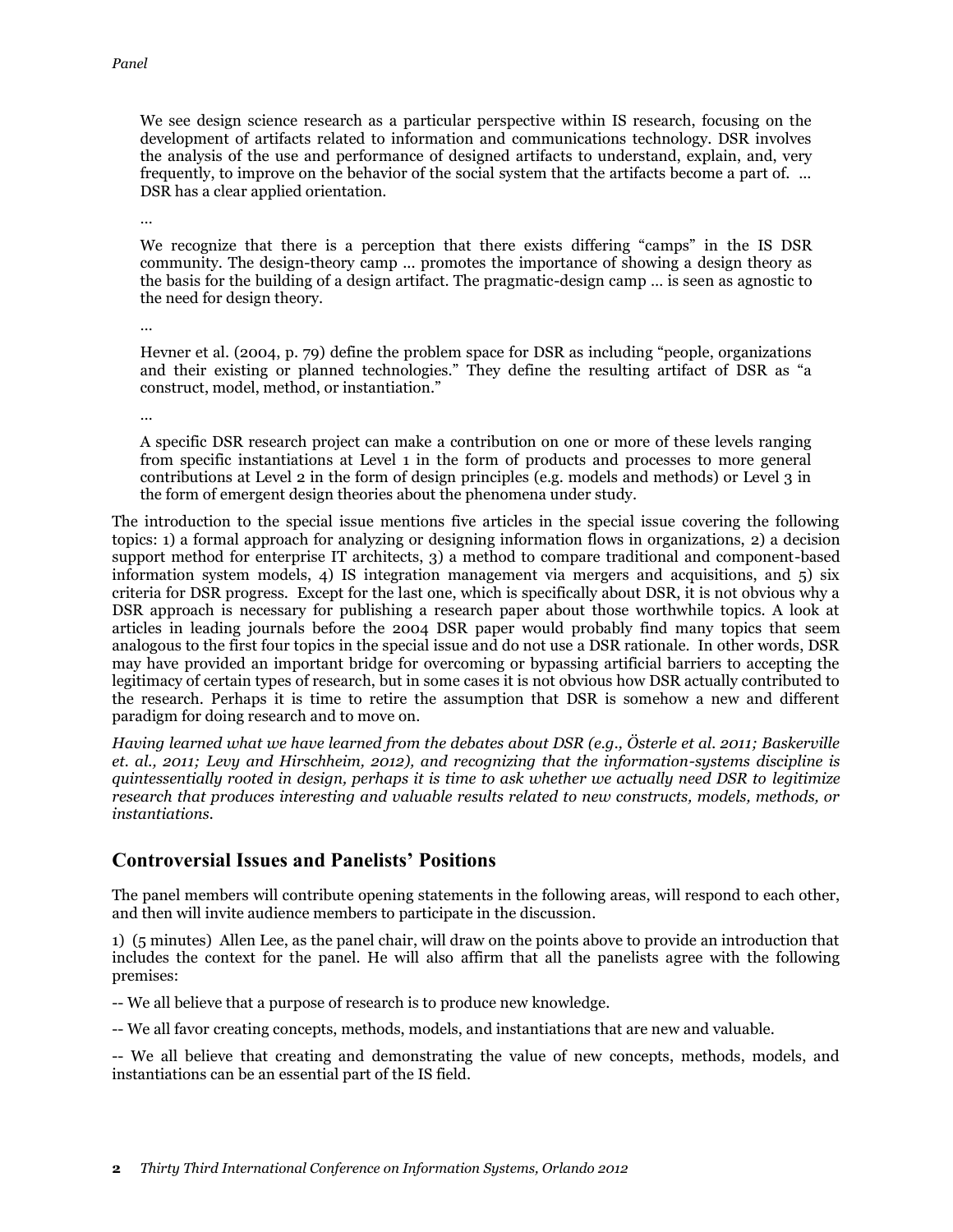Allen will then summarize: From our joint starting position, the question for the panel and audience is about whether the DSR enterprise in the IS field has taken on some characteristics that are not realistic or beneficial, and therefore whether DSR energy should be redirected in some way.

2) (3 to 4 minutes for each of the 4 panelists) Each panelist will summarize his personal involvement with these issues.

\* Allen Lee will express his regret that the initial promise of the Hevner et al. article, which he in his role as a senior editor solicited and accepted for publication in *MIS Quarterly*, has been thwarted by the technology-centric and IT-artifact centric perspective now dominant in DSR.

\* Mike Chiasson will consider, based on his development of software systems over the past 16 years and his work in an interdisciplinary doctoral centre across design and management, that competing views of knowledge and its purpose with and through design may challenge the strictures around DSR that have so far prevented him from considering his work DSR.

\* Helmut Krcmar will say that, as a co-signer of the *European Journal of Information Systems* Manifesto several years ago, he sees no question at all about the value and legitimacy of research that produces useful artifacts during the development of new knowledge. This is what many European researchers rooted in an engineering-tradition, especially in the German-speaking community, have done for many years and intend to continue doing because it is timely, practical, valuable, and receives funding from practitioners who actually care about the results.

\* Steve Alter will express the belief that DSR has taken on ritualistic characteristics. Sharing his own firsthand experience, he will confess that he participated in that ritual during a revise-and-resubmit process for a possible journal publication related to work system theory. In that instance, a subsequent revision improved the manuscript by eliminating an artificial DSR rationale and focusing more directly on the substance of the paper and less on the packaging.

3) (15 minutes) We will allow fifteen minutes for questions or comments from the audience.

4) (3 to 4 minutes for each of the 4 panelists) Each panelist will comment on 3 or 4 questions that we will announce in advance (see below). After the panelists' comments, we will welcome additional comments from the audience. In his role as panel chair, Allen Lee will limit the time for each question so that we can get to at least 3 questions.

The 3 or 4 questions will be drawn from the following.

3a) Is there any reason why we need DSR checklists and guidelines in order to produce high level journal or conference articles? For example, is there any reason to believe that DSR guidelines and checklists have facilitated or hindered research related to constructs, models, methods, and instantiations?

3b) Should the ground rules and guidelines of DSR encourage or require researchers to adopt or espouse values and research methods that are inconsistent with the way people create and justify constructs, models, methods, and instantiations in the real world?

3c) Have DSR checklists and guidelines created an unneeded and unrealistic, quasi-positivist rationale and packaging for doing things that researchers and practitioners have done for centuries, but not in the ways prescribed by DSR checklists and guidelines?

3d) Is DSR more about ritualistic packaging than about doing things that are valid either scientifically or in the realm of business or engineering? I.e., is DSR becoming a ritualistic packaging of research that would be perfectly legitimate and meaningful without the DSR packaging?

5) In the remaining time, Allen Lee will encourage participation from the audience. Audience members may voice questions with the help of a microphone, in writing (on cards that will be distributed), and in the form of text messages (a mobile phone number will be announced).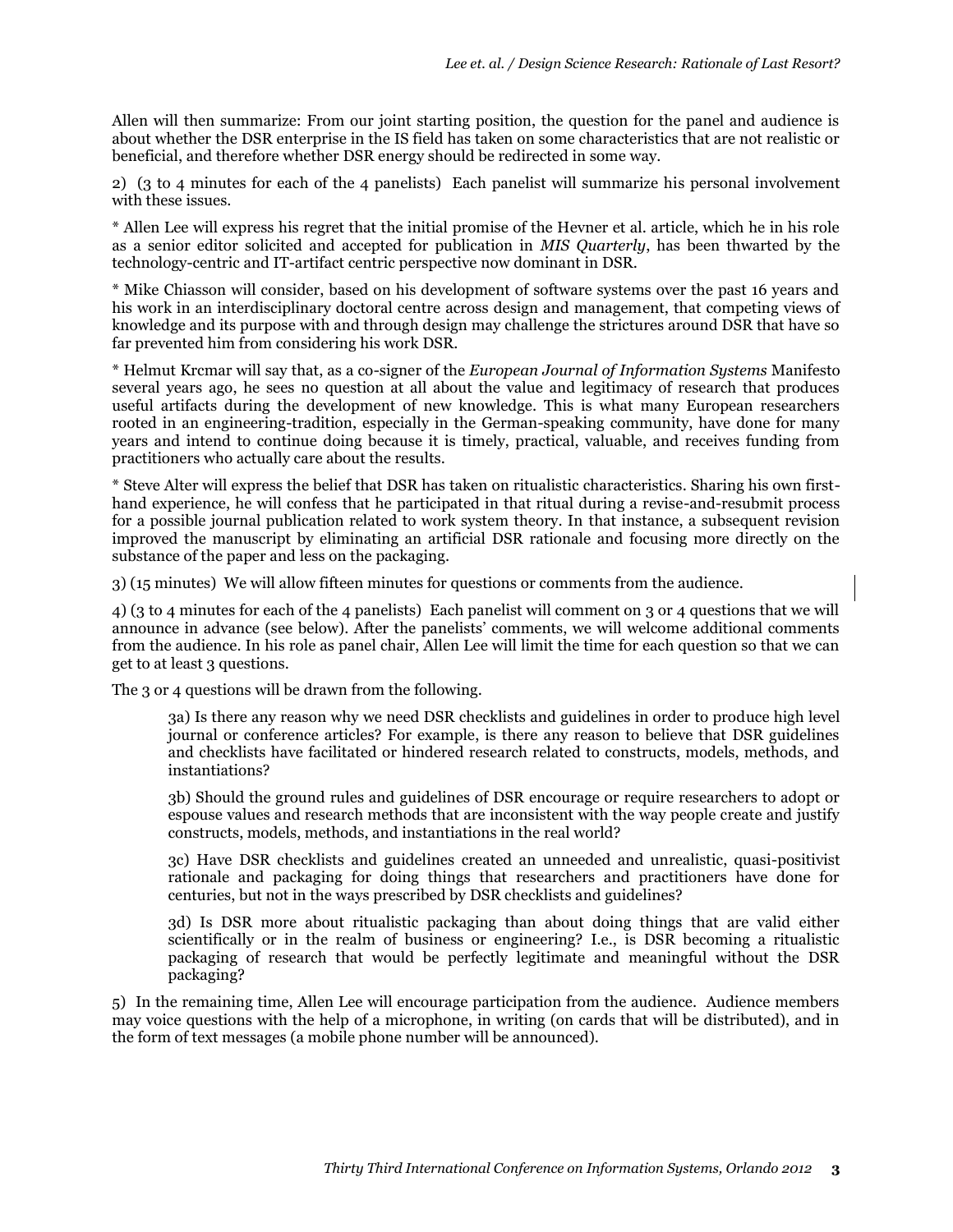#### **Biographies**

Allen S. Lee has published numerous articles and book chapters that apply philosophical perspectives to research methods in information systems. He has been a full professor at Virginia Commonwealth University since 1998 and, in 2012, was named a Dean's Scholar Professor. He has served as associate dean at both VCU and McGill University, as editor-in-chief of *MIS Quarterly*, and as a founding senior editor of *MIS Quarterly Executive*. His publications have advocated for the use of qualitative, interpretive, and case methods, often in conjunction with quantitative, positivist, and statistical methods. In 2005, he was named a Fellow of the Association for Information Systems. A member of the Circle of Compadres of the Information Systems Doctoral Students Association of the KPMG PhD Project, he was also a founder of the organization Chinese American Professors of Information Systems.

Steve Alter is a Professor at the University of San Francisco. He served as co-founder and Vice President of Consilium, a manufacturing software firm that went public in 1989 and was acquired by Applied Materials in 1998. Upon returning to academia, he wrote a series of information systems textbooks. His latest book, *The Work System Method: Connecting People, Processes, and IT for Business Results*, extends the unique aspects of the textbooks in the form of a systems analysis method for business professionals. His articles have appeared in ICIS, ECIS, AMCIS, and HICSS proceedings and in journals such as *Harvard Business Review, Sloan Management Review, MIS Quarterly, IBM Systems Journal, European Journal of Information Systems, Decision Support Systems, Communications of the ACM*, and *Communications of the Association for Information Systems*.

Mike Chiasson is currently a professor of Information Systems and an Advanced Institute of Management (AIM) Innovation Fellow in the Department of Management Science at Lancaster University's Management School. Mike's research interests include the development, implementation, and outcomes of health care IT (particularly patient records systems) and enterprise systems. The theories employed in such work include actor–network theory, Habermas, pragmatism, deconstruction, and languagediscourse philosophies of various kinds. The research methods have included interpretive case studies, action research, experimental and quasi-experimental methods, and social critique. His work has been published in various leading journals in the IS field including *MIS Quarterly*, *Journal of the Association of Information Systems*, *Information Systems Journal*, *Information and Organization*, *Journal of Information Technology*, *European Journal of Information Systems*, *Information Technology and People*, and other leading journals and conferences in IS and medical informatics.

Helmut Krcmar holds the Chair for Information Systems, Faculty of Informatics, Technische Universität München (TUM), Germany and serves as Dean of the Faculty of Informatics. He is also a member of the faculty of the TUM Business School. He received a Ph.D. in business administration (University of Saarbrücken) and has worked as Post Doctoral Fellow at the IBM Los Angeles Scientific Center and as Assistant Professor of Information Systems (Leonard Stern Graduate School of Business, New York University and Baruch College, City University of New York). 1987 to 2002 he held the Chair for Information Systems, Hohenheim University, Stuttgart, Germany, where he served as Dean of the Faculty of Business, Economics and Social Sciences from 2000 to 2002. His research interests include Information and Knowledge Management, IT-enabled Value webs, Service Management, Computer Supported Cooperative Work and Information Systems in Health Care and eGovernment.

### **References**

Baskerville, R., Lyytinen, K., Sambamurthy, V. and Straub, D. 2011. "A Response to the Design-Oriented Information Systems Research Memorandum," *European Journal of Information Systems* (20), pp. 11- 15.

Gregor, S., and Hevner, A. R. 2011. "Introduction to the Special Issue on Design Science," *Information Systems and e-Business Management* (9), pp. 1-9.

Hevner, A. R., March, S. T., Park, J. and Ram, S. 2004. "Design Science in Information Systems Research," *MIS Quarterly* (28:1), pp. 75-105.